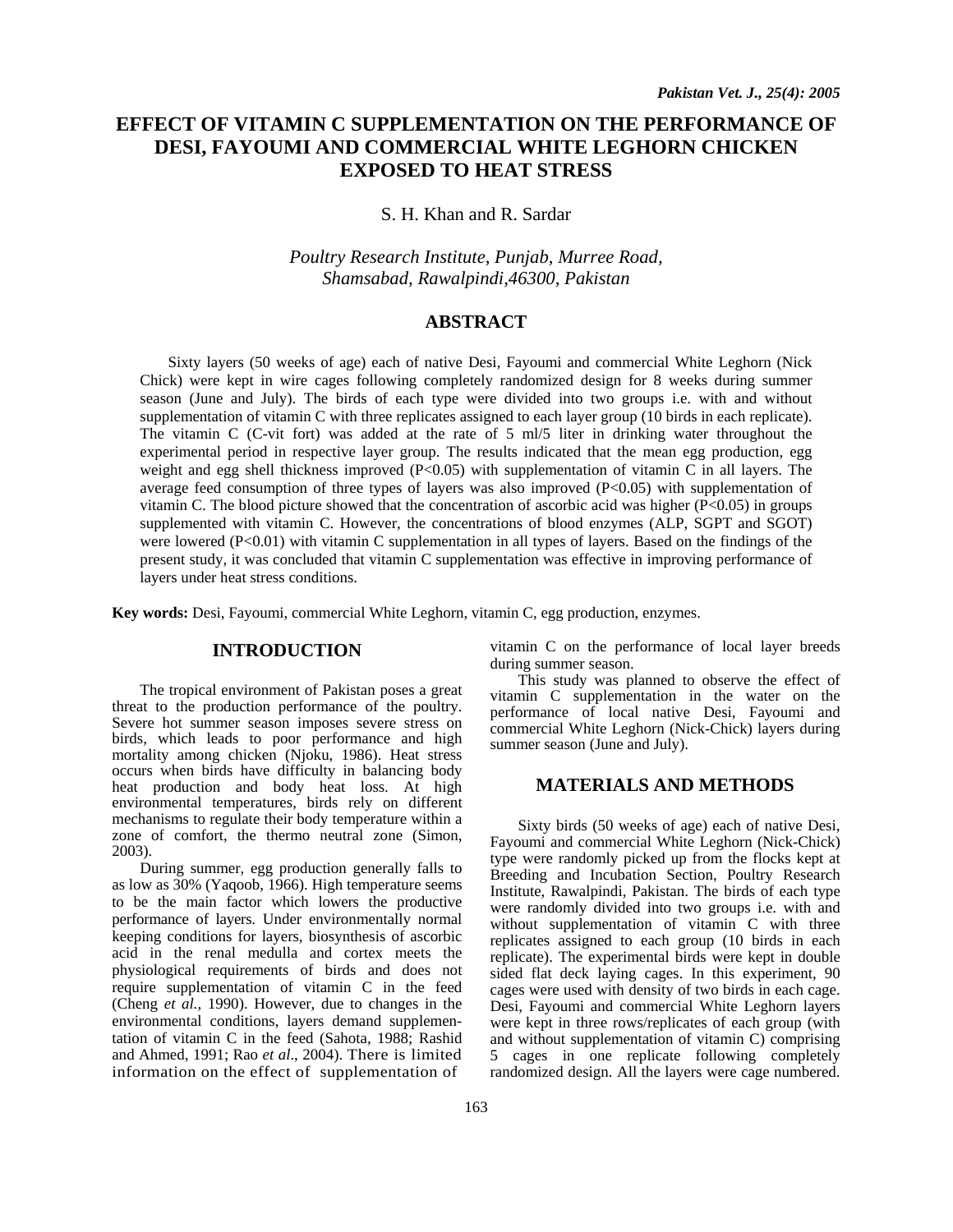The vitamin C (C-vit fort) was added at the rate of 5 ml/5 liter (one ml contained 1.5 mg ascorbic acid) in drinking water throughout the experimental period of 8 weeks. *Ad libitum* feeding and watering was done in feeders and drinkers specified for the cage system and were identical for all experimental units. The layers were provided 17 hours light. The composition of commercial ration is given in Table 1. The temperature and relative humidity inside the shed were recorded daily (Table 2). The following data were recorded:

- -Weekly egg production per cage unit
- Weekly feed consumption per cage unit
- Weekly feed efficiency ratio (feed per dozen eggs)
- Weekly egg weight per cage unit
- Weekly shell thickness per cage unit
- Mortality, if any, in all groups

 **Table 1: Composition of commercial layers ration**

| <b>Ingredients</b>             | Quantity (%) |
|--------------------------------|--------------|
| Wheat                          | 25.0         |
| Rice broken                    | 20.0         |
| Maize                          | 9.0          |
| Rice polishing                 | 9.0          |
| Cotton seed meal               | 9.0          |
| Rape seed meal                 | 2.0          |
| Sovabean meal                  | 2.5          |
| Corn-gluten meal (60%)         | 5.0          |
| Fish meal                      | 7.5          |
| Bone meal                      | 1.3          |
| Vitamin mineral premix         | 0.2          |
| Molasses                       | 3.0          |
| Limestone                      | 6.5          |
| <b>Nutrients composition</b>   |              |
| Crude protein (%)              | 16           |
| Metabolizable energy (Kcal/kg) | 2700         |
| Calcium (%)                    | 3.5          |
| Phosphorus (%)                 | 1.0          |

**Table 2: Average weekly maximum and minimum ambient temperature and relative humidity during experimental period** 

| <b>Weeks</b>    | Temperature (°C)                 | <b>Relative</b> |               |
|-----------------|----------------------------------|-----------------|---------------|
|                 | <b>Maximum</b><br><b>Minimum</b> |                 | humidity      |
|                 |                                  |                 | (%)           |
| 1 <sup>st</sup> | $40 \pm 0.34$                    | $26 \pm 1.00$   | $33 \pm 1.40$ |
| 2 <sup>nd</sup> | $40 \pm 0.10$                    | $27 \pm 0.80$   | $45 \pm 3.30$ |
| 3 <sup>rd</sup> | $42 \pm 0.26$                    | $30 \pm 0.75$   | $50 \pm 2.25$ |
| 4 <sup>th</sup> | $39 \pm 0.58$                    | $30 \pm 0.10$   | $57 \pm 3.00$ |
| 5 <sup>th</sup> | $37 \pm 0.71$                    | $26 \pm 1.0$    | $60 \pm 3.10$ |
| 6 <sup>th</sup> | $39 \pm 4.40$                    | $27 + 1.25$     | $61 \pm 2.70$ |
| 7 <sup>th</sup> | $37 \pm 0.75$                    | $28 \pm 0.56$   | $71 \pm 3.60$ |
| $8^{\text{th}}$ | $36 \pm 3.00$                    | $27 \pm 0.50$   | $80 \pm 5.25$ |

Five blood samples of each group (with and without supplementation of vitamin C) of Desi, Fayoumi and commercial White Leghorn layers were collected at the end of experiment. Serum was separated and stored at  $-4^{\circ}$ C till used for analysis. Ascorbic acid level in the serum was determined by 2,6-dichloro phenol indophenol (DCPIP) titration method (Varley *et al*., 1980). The activities of alkaline phosphatase (ALP), serum glutamate pyruvate transaminase (SGPT) and serum glutamate-oxaloacetate transaminase (SGOT) were determined by methods described by Bergmeyer and Wanlefeld (1980). The data thus collected were subjected to completely randomized design (Steel and Torrie, 1984). Duncan's multiple range test was applied for multiple means comparisons.

### **RESULTS AND DISCUSSION**

Desi, Fayoumi and commercial White Leghorn layers given supplemented vitamin C produced greater (P<0.05) number of eggs compared to layers without supplemented vitamin C (Table 3). However, nonsignificant difference in egg production was found between Desi and Fayoumi layers (either supplemented or non-supplemented with vitamin C). These results reveal that vitamin C supplementation is effective in ameliorating the stressful conditions during summer as indicated by improved egg production in vitamin C supplemented groups. These results are in agreement with the findings of Slinger (1985), who reported that supplementation of vitamin C in feed improved egg production of layers during acute stress or under high environmental temperature.

The average feed consumption of three types of layers with supplemented vitamin C was higher (P<0.05) than those of non-supplemented layers (Table 3). These results are in accordance with the findings of Njoku and Nwazota (1989), who reported that vitamin C supplementation in feed improved feed consumption by layers under stress conditions. They explained that such improvement in feed intake was probably due to its effect on basal metabolic rate of layers. The groups supplemented with vitamin C showed better feed conversion efficiency (P<0.05) than non-supplemented groups (Table 3). These results are supported by the findings of Pardue *et al.* (1983), Njoku (1986) and Njoku and Nwazota (1989), who reported that vitamin C supplementation improved feed conversion ratio in chickens kept under naturally prevailing summer temperatures.

The mean egg weight in layers supplemented with vitamin C was higher  $(P<0.05)$  than non-supplemented groups (Table 3). This indicates that vitamin C was effective in improving egg weight consistently in layers during summer. These results are in accordance with the findings of Lazer *et al.* (1983) and Slinger (1985), who reported that vitamin C supplementation increased egg weight under high temperature and relative humidity. The mean shell thickness of eggs in layers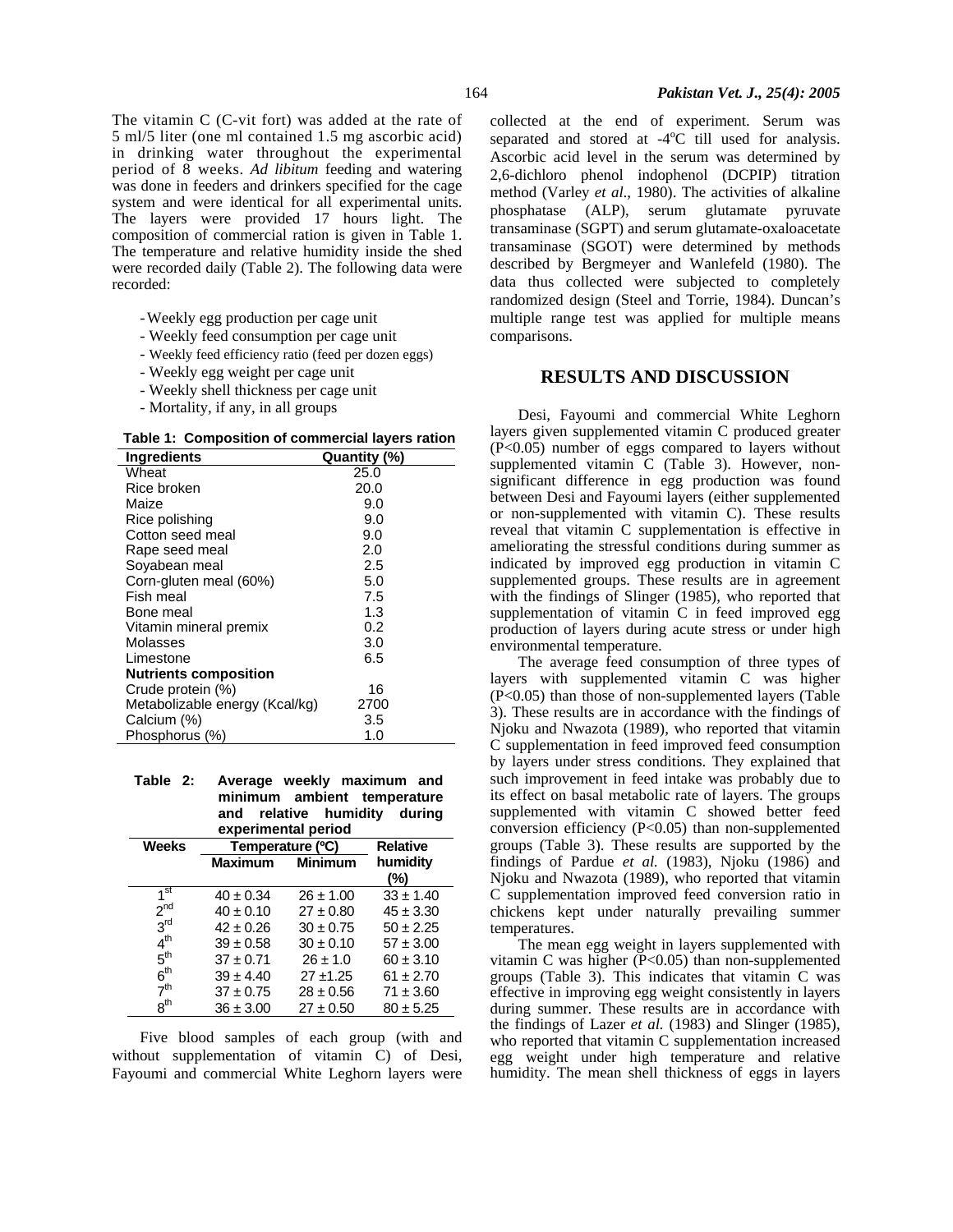| unchiloss in layors with or without vitamin o supplementation |                             |                   |                             |                   |                             |                   |
|---------------------------------------------------------------|-----------------------------|-------------------|-----------------------------|-------------------|-----------------------------|-------------------|
| <b>Parameters</b>                                             | Desi                        |                   | Fayoumi                     |                   | <b>Nick-Chick</b>           |                   |
|                                                               | <b>Without</b><br>vitamin C | With<br>vitamin C | <b>Without</b><br>vitamin C | With<br>vitamin C | <b>Without</b><br>vitamin C | With<br>vitamin C |
| Egg production<br>(hen house<br>basis)                        | $50.61$ °                   | $54.04^{b}$       | $49.50^{\circ}$             | $53.28^{b}$       | $55.04^{b}$                 | $60.71^a$         |
| Feed<br>consumption<br>(kg)                                   | 7.49 <sup>c</sup>           | $8.12^{b}$        | 7.48 <sup>c</sup>           | $8.11^{b}$        | 8.15 <sup>b</sup>           | 8.77 <sup>a</sup> |
| Feed efficiency<br>(feed/dozen<br>eggs)                       | 2.61 <sup>a</sup>           | $2.41^{b}$        | $2.62^a$                    | $2.44^{b}$        | 2.40 <sup>b</sup>           | $2.23^c$          |
| Egg weight<br>(g <sub>m</sub> )                               | 51.39 <sup>c</sup>          | $53.38^{b}$       | $51.15^c$                   | $53.25^{b}$       | $54.15^{b}$                 | $56.251^{a}$      |
| Egg shell<br>thickness (mm)                                   | $0.333^{b}$                 | $0.355^{\,a}$     | $0.332^{b}$                 | $0.353^{a}$       | 0.334 <sup>b</sup>          | $0.360^{a}$       |

**Table 3: Average egg production, feed consumption, feed efficiency, egg weight and egg shell thickness in layers with or without vitamin C supplementation**

Mean values with different superscripts in the same row differ significantly (P<0.05) with each other.

 **Table 4: Average blood ascorbic acid, alkaline phosphatase, serum glutamate pyruvate transaminase and serum glutamate oxalate transaminase levels in layers with or without vitamin C supplementation** 

| <b>Parameters</b>            | Desi                |                   | Fayoumi              |                      | <b>Nick-Chick</b>   |                   |
|------------------------------|---------------------|-------------------|----------------------|----------------------|---------------------|-------------------|
|                              | Without             | With              | Without              | With                 | Without             | With              |
|                              | vitamin C           | vitamin C         | vitamin C            | vitamin C            | vitamin C           | vitamin C         |
| Ascorbic acid<br>(mg/100 ml) | $1.03^{b}$          | 1.23 <sup>a</sup> | $1.06^{b}$           | $1.25^a$             | $1.04^{b}$          | 1.26 <sup>a</sup> |
| ALP (u/l)                    | 998.52 <sup>c</sup> | $969.20^{d}$      | 1061.01 <sup>a</sup> | 1047.81 <sup>b</sup> | $1061.15^a$         | $1031.24^{b}$     |
|                              | ± 94.95             | ± 95.35           | ± 84.89              | ± 95.52              | ± 88.38             | ± 88.97           |
| SGPT (u/l)                   | $965.46^{\circ}$    | $960.00^{\circ}$  | $984.05^a$           | $976.63^{b}$         | 980.77 <sup>a</sup> | $975.50^{b}$      |
|                              | ± 10.37             | ± 11.83           | ± 10.49              | ± 10.80              | ± 11.76             | ± 8.19            |
| SGOT (u/l)                   | $939.17^{\circ}$    | $934.23^{\circ}$  | $953.99^{\circ}$     | $945.29^{b}$         | $949.61^a$          | $943.33^{b}$      |
|                              | ±11.09              | ± 9.14            | ± 12.11              | ± 11.84              | ± 10.65             | ± 10.84           |

Mean values with different superscripts in the same row differ significantly (P<0.01) with each other.

supplemented with vitamin C was higher  $(P<0.05)$  than those of non-supplemented groups (Table 3). Similar results were reported by Cheng *et al.* (1990) and Rashid and Ahmed (1991), who stated that vitamin C supplementation improved egg shell thickness in heat stressed birds. Vitamin C is necessary for the maintenance of normal collagen metabolism, whereas collagen formation is required for normal structure of bones, egg shells, muscles etc (McDonald *et al.*, 1992).

The average blood ascorbic acid values in groups of all layers supplemented with vitamin C was higher (P<0.01) than those of non-supplemented groups (Table 4). These findings are in accordance with those of Cheng *et al.* (1990), who reported that the concentration of blood ascorbic acid dropped when layers were exposed to heat stress and it increased when vitamin C was supplemented. The activities of blood enzymes (ALP, SGPT and SGOT) in groups of all layers supplemented with vitamin C was lower  $(P<0.01)$  than those of groups without vitamin C (Table 4). Similarly, Chakraborty and Sadhu (1983) and Takeda and Hara (1985) reported that vitamin C supplementation decreased serum enzymes levels. According to Bhatti *et al.* (2003) and Bhatti and Dil (2005), alteration in serum

enzymes activity under stress conditions occur due to malfunctioning of liver, as degenerating and necrotic cells leak enzymes from cytoplasm.

Based on the findings of the present study, it may be stated that vitamin C supplementation is effective in improving performance of layers under heat stress conditions.

#### **REFERENCES**

- Bergmeyer, B. and B. Wanlefeld, 1980. International Federation of Clinical Chemistry Scientific Committee. J. Clin. Chem. Clin. Biochem., 18: 521-534
- Bhatti, B. M., R. Sardar, B. Siddique and T. Talat, 2003. Effect on serum enzyme concentrations and bilirubin in chicken exposed to hydropericardium virus. Pakistan J. Vet. Res., 1(2): 17-19.
- Bhatti, B. M. and S. Dil, 2005. Effect of vitamin C on immune response in Desi chicken against Newcastle disease. Pakistan J. Vet. Res., 2(1): 48-49.
- Chakraborty, A. K. and D. P. Sadhu, 1983. Effect of acute heat stress and its modifications by